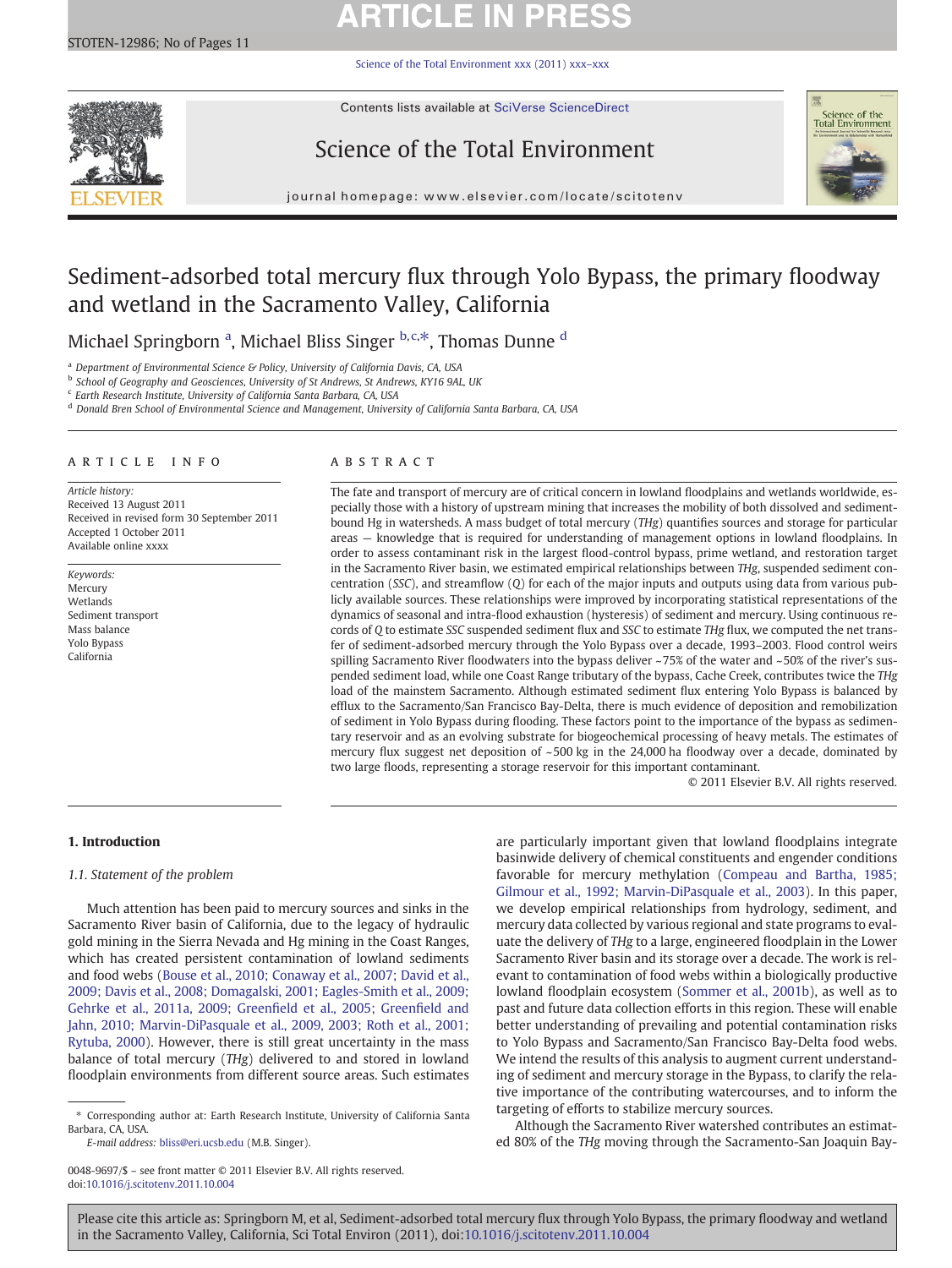<span id="page-1-0"></span>Delta [\(Foe, 2003\)](#page-10-0), a region now classified as impaired under the Clean Water Act for excessive levels of mercury and other contaminants [\(Larry Walker & Associates, 2002\)](#page-10-0), Hg concentrations in water and suspended sediments have been assessed inconsistently in space and time. Data collection campaigns have generally been conducted within particular regions of the basin over short periods. Consequently, generalizations from such data to broader spatial and time scales are ill-defined.

# 1.2. Previous mercury studies

Most previous studies report on a single set of event and/or annual sample data from a particular monitoring program. Estimates from [Larry Walker & Associates \(LWA\) \(2002\)](#page-10-0) took advantage of several monitoring programs spanning the years 1992–2000. Mercury concentration estimates from that study were derived from univariate regressions with discharge data, where available. Where no discharge data were available, they used daily values or monthly means from the nearest discharge gauging stations to estimate regressions. There are several potential problems with such an approach. First, THg concentrations can vary significantly for a given flow rate (see [LWA \(2002\),](#page-10-0) Fig. 2-2b). Second, since the majority of mercury tends to be adsorbed to fine sediment particles (e.g. [\(Domagalski, 2001;](#page-10-0) [Maurice-Bourgoin et al., 2002](#page-10-0))), a direct relationship between flow and mercury would tend to overestimate concentrations in water of the falling limb of the hydrograph if sediment hysteresis occurs (illustrated in Fig. 2-2a from [LWA \(2002\)](#page-10-0)). Third, monthly mean discharge data dampen flood peaks that are generally responsible for the majority of the sediment/mercury flux ([Singer and Aalto, 2009; Singer and](#page-10-0) [Dunne, 2001](#page-10-0)).

The LWA study (and other shorter term studies) did not estimate Hg concentrations in flow overtopping Fremont Weir. This is an important omission because it is the largest source of flow, sediment, and THg derived Sacramento Basin [\(Domagalski, 2001; Singer and](#page-10-0) [Aalto, 2009\)](#page-10-0). Overall, there is a lack of long-term analyses on mercury mass balance within the Yolo Bypass, where higher rates of methylation are expected because of the organic carbon-rich, stagnant wetland environments that occur there [\(Rudd, 1995; Zilloux et al., 1993](#page-10-0)).

Here we will quantify the relative contributions of each major THg source to the bypass and flux out to the Bay-Delta. The study is intended to build on existing analyses that have assessed mercury in and around Yolo Bypass by providing a longer view based on mass fluxes of water, sediment and THg.

# 2. Study Area and Historical Data

# 2.1. Study area

The Yolo Bypass, 66 km long, is a 24,000 ha conduit for flood flow from Sacramento River, Feather River, Sutter Bypass, Knights Landing Ridge Cut (KLRC), Cache Creek, and Putah Creek before reconnecting with the Sacramento River upstream of the Sacramento/San Francisco Bay-Delta head at Rio Vista (Fig. 1). It has a flow capacity of 14,160  $\text{m}^3$  s<sup>-1</sup>, or 4.5 times that of the lower Sacramento River channel; this capacity has been approximately reached twice in its ~80-year history, in February of 1986 and January of 1997. Fremont Weir is the primary source of Yolo Bypass inundation; the smaller tributary inputs are perennial and their storm flows more frequent [\(Schemel et al., 2002](#page-10-0)).

Yolo Bypass is fundamentally important for various purposes, including flood control and biological habitat ([Sommer et al., 2001a](#page-10-0)), and plays an important role in the fate and transport of fine sediment and adsorbed mercury in the basin. Much of the Bypass is farmed during the growing season, and parts of it are used for wildlife habitat. The engineering of this lowland floodway was completed by the 1930s, allowing for the safe diversion of up to 80% of basin flow



Fig. 1. Map of study area (adapted from ([Schemel et al., 2002](#page-10-0))).

in floods which previously had inundated most of the valley floor [\(Kelley, 1998\)](#page-10-0). At that time, the lower Sacramento Valley was still recovering rom extensive hydraulic mining in the Sierra foothills, which delivered huge volumes of sediment to what was then Yolo Basin and other lowland flood basins in the region [\(Gilbert, 1917](#page-10-0)). This deposition occurred at repeatedly reoccupied crevasses and natural overflow loci within natural levees, such as at the entrance to Yolo Bypass, which is now controlled by a passive overflow weir, but which still allows sediment to overpass [\(Singer and Aalto, 2009;](#page-10-0) [Singer et al., 2008\)](#page-10-0). The deposit that has built up along this margin is being gradually dissected by headward erosion [\(Singer and Aalto,](#page-10-0)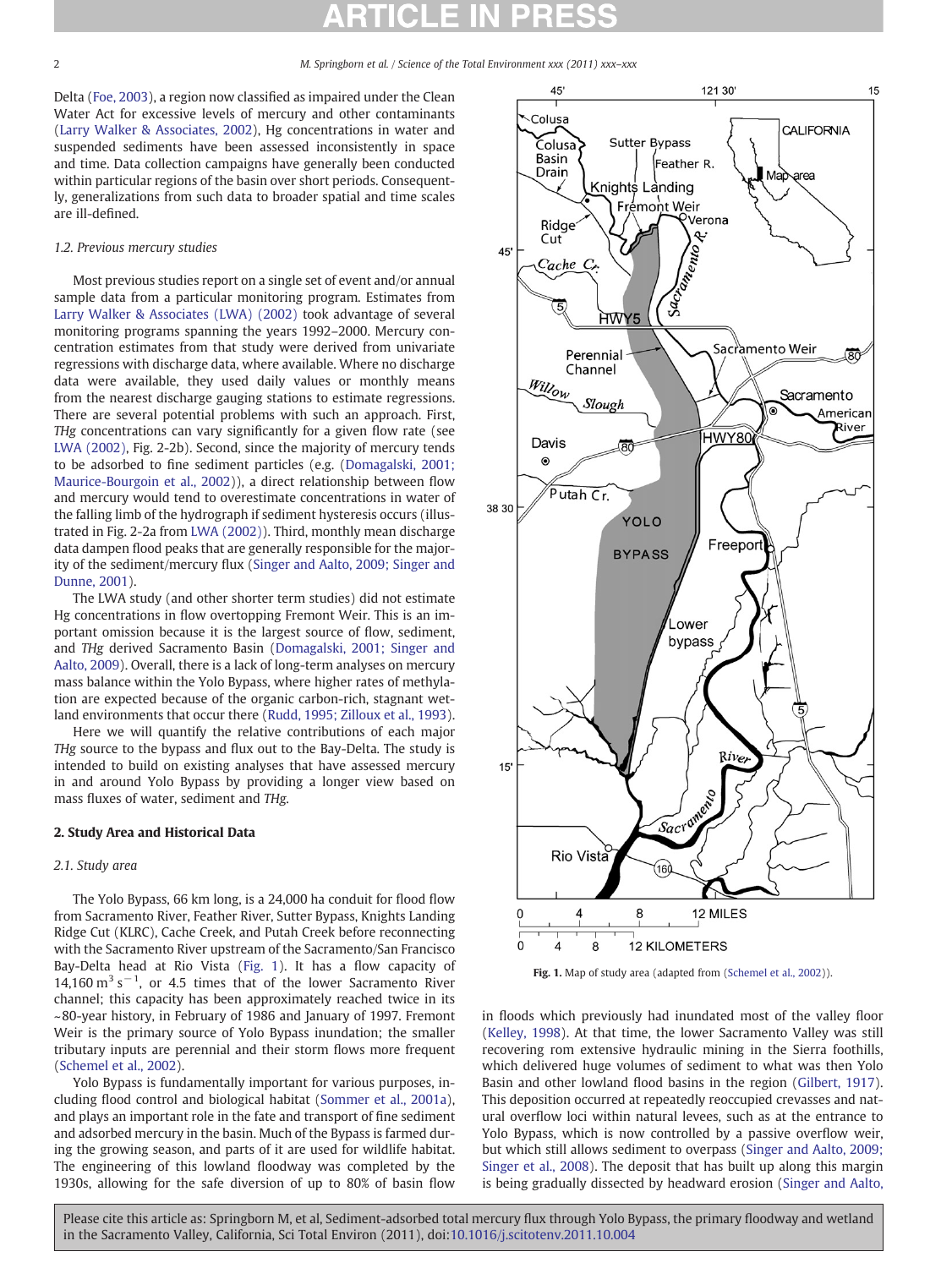<span id="page-2-0"></span>[2009\)](#page-10-0), which releases stored mercury to wetland areas near the Bay-Delta.

In the Sacramento basin, the leading source of Hg contamination is not atmospheric deposition (as is the case for most of the United States), but geological sources and mining activitity [\(Domagalski,](#page-10-0) [1998; Larry Walker & Associates, 2002](#page-10-0)). There are 52 registered, productive (past or present) mercury mines in the Sacramento Basin, all but three of which lie in the Putah Creek and Cache Creek watersheds [\(Fig. 1](#page-1-0)). Processed mercury sulfide (HgS, or cinnabar), mined from these Coast Range drainages (on the western boundary of the basin), was used throughout the hydraulic and subsequent mining periods in the Sierra foothills to separate gold from lighter materials, a process which resulted in mercury losses of up to 30% ([Bowie, 1905;](#page-9-0) [Domagalski, 1998; Schemel et al., 2002](#page-9-0)). In total, between 1.4 and  $4.5 \times 10^6$  kg of Hg are estimated to have been lost to the rivers draining the western slope of the Sierra Nevada ([Alpers and Hunerlach,](#page-9-0) [2000; Churchill, 2000\)](#page-9-0). This Hg has led to contamination of Sierradraining rivers in their piedmont courses that is registered in elevated bioaccumulation in the tissues of local aquatic species ([Davis et al.,](#page-10-0) [2008; Gehrke et al., 2011b; Hunerlach et al., 1999; Slotton et al.,](#page-10-0) [1997; Slotton et al., 2003\)](#page-10-0) and waterfowl [\(Eagles-Smith et al., 2009;](#page-10-0) Greenfi[eld et al., 2005; Green](#page-10-0)field and Jahn, 2010), as well as in sediments ([Alpers et al., 2005; Choe et al., 2004; Conaway et al., 2007;](#page-9-0) [Domagalski, 2001; Domagalski et al., 2004; Gehrke et al., 2011a;](#page-9-0) [James et al., 2009; Roth et al., 2001\)](#page-9-0) at locations downstream of both gold and mercury mining sites in the basin.

The US Geological Survey (USGS) National Water-Quality Assessment (NAWQA) program has investigated mercury concentrations in bed sediments, suspended load, dissolved load, and in tissues of aquatic organisms at various locations. These studies indicate high THg levels in bed sediments in Sierra Nevada gold mining streams such as Bear and Yuba Rivers (tributary to Feather River), and in Cache Creek and Yolo Bypass [\(Domagalski, 1998, 2001; Domagalski](#page-10-0) [et al., 2004; Maccoy and Domagalski, 1999](#page-10-0)) and high concentrations of THg in suspended sediments within Yolo Bypass [\(Domagalski,](#page-10-0) [2001; Roth et al., 2001\)](#page-10-0). Cache Creek is the largest tributary source of sediment and mercury, and enters Yolo Bypass over a passive weir after depositing 60% of its sediment load and 39% of its Hg in the Cache Creek Settling Basin [\(Cooke et al., 2004\)](#page-10-0). Although THg in mining sediments appear to be hot-spot dominated [\(Ashley et al.,](#page-9-0) [2002\)](#page-9-0), mercury has been documented on sediments in high concentrations on the periphery of the delta ([Choe et al., 2003; Rytuba,](#page-9-0) [2000; Slotton et al., 2002](#page-9-0)), indicating recent flood-based inputs from the major rivers and Yolo Bypass. The Central Valley Regional

# Table 1

Sediment and Hg data.

Water Quality Control Board conducted regional water sampling that indicated Yolo Bypass constitutes a substantial mercury loading source to the Bay-Delta in years when it is flooded [\(Domagalski,](#page-10-0) [2001; Foe, 2003\)](#page-10-0).

Up to  $\sim 5 \times 10^6$  tonnes of sediment can be delivered to Yolo Bypass during floods, much of which is stored near its northern entrance [\(Singer and Aalto, 2009](#page-10-0)). Upon deposition in floodplains, sedimentadsorbed Hg may be methylated by sulfate-reducing bacteria under suitable chemical and physical conditions [\(Compeau and Bartha,](#page-10-0) [1985; Gilmour et al., 1992](#page-10-0)), making it available for bioaccumulation through the food chain. Indeed, filtered sampling of Yolo Bypass waters in conjunction with a Cache Creek watershed mercury loading study found that the bypass environment promotes the production of methylmercury ([Domagalski et al., 2004\)](#page-10-0). Several other studies are ongoing.

Chemical studies of streamflow, sediments, and tissues of Sacramento Valley aquatic organisms have revealed high levels of mercury and other trace metals used in gold extraction ([Domagalski, 1998,](#page-10-0) [2001; Foe, 2003; Heim et al., 2003; Roth et al., 2001](#page-10-0)). Likewise, studies in the Delta channels found elevated levels of mercury bioaccumulation in North Delta regions exposed to inflows from the Yolo Bypass [\(Slotton et al., 2002\)](#page-10-0). And recent work has istopically linked Hg in forage fish tissues to that found in basin surface sediments [\(Gehrke](#page-10-0) [et al., 2011b](#page-10-0)). Storage of contaminants like Hg poses a risk to biota in Central Valley floodplains, many of which serve as the last regional remnants of productive lowland aquatic habitat ([Sommer et al.,](#page-10-0) [2001a,b](#page-10-0)). Bioaccumulation of mercury in fish poses a serious health risk to humans [\(Bloom, 1992; Maurice-Bourgoin et al., 2002; White](#page-9-0) [et al., 1995](#page-9-0)). These factors have led the CALFED Bay-Delta Authority to develop a Mercury Strategy, which includes "comprehensive quantitative assessments of residual mercury…in the alluvial deposits in the Central Valley upstream of the Bay-Delta" as its first core component [\(Weiner et al., 2003](#page-10-0)).

### 2.2. Data sources

Data compiled for this study include daily mean flow rates (Q), mean, depth-integrated suspended sediment concentration (SSC), and concentration of THg in unfiltered surface grab samples from various studies. Tables 1 and 2 provide of a summary of the observations and data sources for the three direct inputs (Cache Creek, Putah Creek, and KLRC) and for the source waters providing flow over the Fremont and Sacramento Weirs. While flow rates over the weirs are available, sufficient records of SSC and THg at the weirs are not,

|                             |                              | <b>SSC</b> |                     | THg |                     | Source |
|-----------------------------|------------------------------|------------|---------------------|-----|---------------------|--------|
|                             | Gaging Site                  | n          | Date Range          | n   | Date Range          |        |
| Direct Inputs               | Knights Landing Ridge Cut    | 56         | 2/7/96-4/13/03      | 4   | $3/6/96 - 4/13/03$  | 1,5    |
|                             | Cache Creek (low flow)       |            | 2/23/96-6/11/97     | 15  | 12/23/96-2/22/98    | 3,6    |
|                             | Cache Creek (high flow)      | 8          | $1/6/97 - 2/22/98$  |     |                     |        |
|                             | Putah Creek                  | 18         | $3/28/00 - 10/1/01$ | 18  | $3/28/00 - 10/1/01$ | 3      |
| Sources for Fremont Weir    | Sacramento River @ Colusa    | 76         | 3/10/95-4/13/03     | 46  | 3/10/95-4/13/03     | 1,5,6  |
|                             | Sacramento Slough (low flow) | 66         | $4/22/96 - 9/23/03$ | 38  | $4/22/96 - 4/13/03$ |        |
|                             | Sutter Byapss (high flow)    | 9          | 2/12/96-1/22/03     | 8   | 2/12/96-1/22/03     | 1,5    |
|                             | Feather River near Nicolaus  | 51         | 2/23/96-4/13/03     | 48  | 2/23/96-4/13/03     | 1,5    |
| Sources for Sacramento Weir | Sacramento River @ Verona    | 26         | 2/2//96-5/20/98     | 26  | $2/2$ //96-5/20/98  |        |
|                             | American River @ Sacramento  | 119        | $1/15/96 - 8/5/03$  | 106 | $1/15/96 - 8/5/03$  | 1,2    |
| Bypass outlet               | Yolo Bypass (outlet)         | 41         | $1/12/95 - 10/1/01$ | 43  | $1/10/95 - 10/1/01$ |        |
|                             | Sacramento River @ Freeport  | 305        | 1/10/90-9/23/03     | 140 | $2/15/94 - 8/6/03$  | 1,2    |

1 US Geological Survey National Water-Quality Assessment Program (http://ca.water.usgs.gov/sac\_nawqa/waterindex.html).

2 Sacramento Coordinated Water Quality Monitoring Program (http://www.sfei.org/rmp/1997/c0802.htm).

3 Central Valley Regional Water Quality Control Board (http://bdat.ca.gov).

4 California Department of Water Resources (http://cdec.water.ca.gov).

5 Sacramento River Watershed Program (http://www.sacriver.org).

6 US Geological Survey (http://waterdata.usgs.gov/nwis).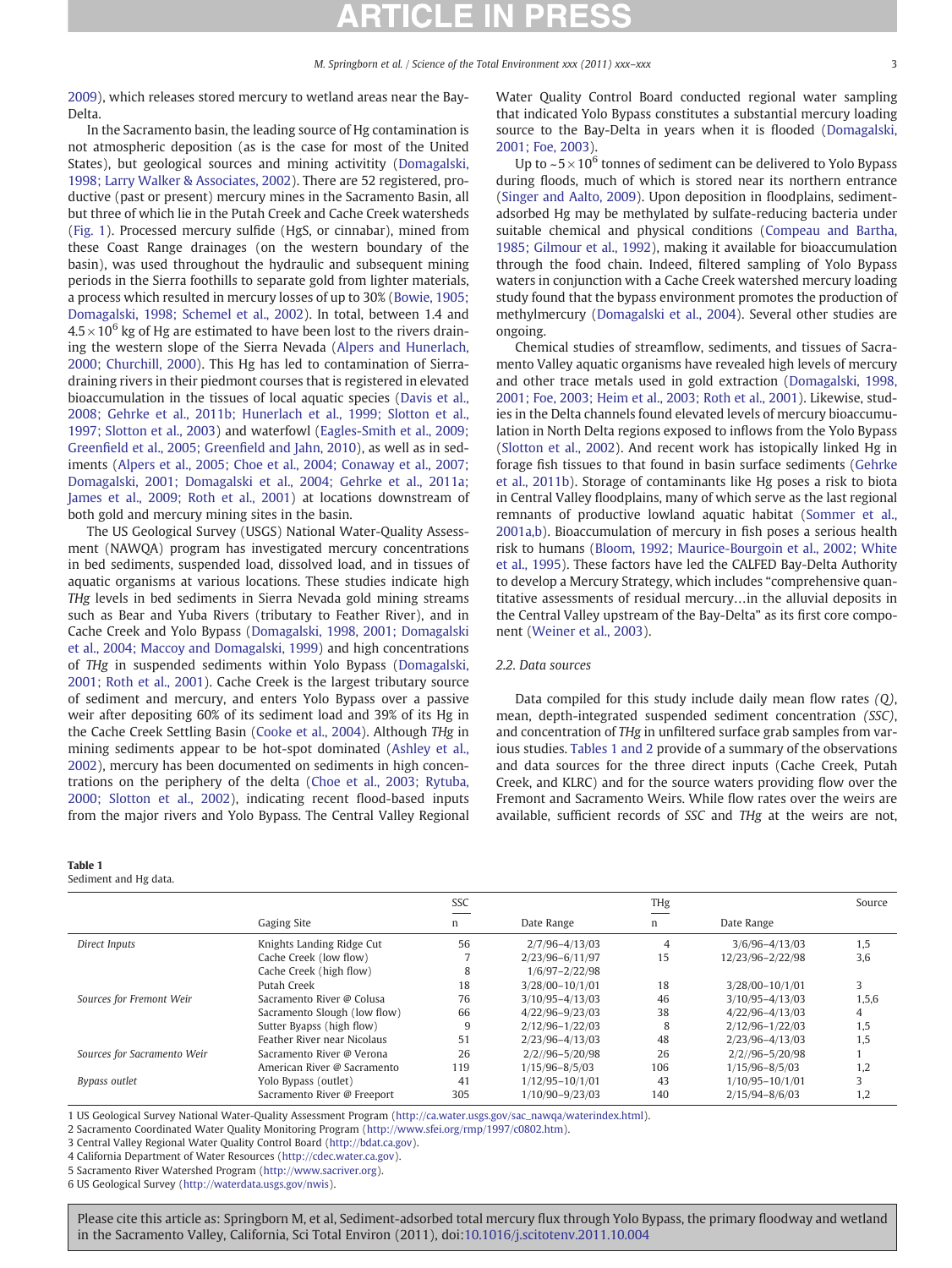### <span id="page-3-0"></span>Table 2 Flow Data.

| 110W DUU.                             |                |                |
|---------------------------------------|----------------|----------------|
| Gaging site                           | Site #         | Source         |
| Sacramento River below Wilkins Slough | 11390500       |                |
| Sacramento River at Colusa            | 11389500       |                |
| Sacramento River at Verona            | 11425500       |                |
| Sacramento River at Freeport          | 11447650       |                |
| American River at Fair Oaks           | 11446500       |                |
| Cache Creek at Yolo                   | 11442500       |                |
| Colusa Drain at Knights Landing       | A02945         | 2              |
| Colusa Drain at Hwy 20                | A02976         | 2              |
| Putah Creek                           | PUT            | 2              |
| Sacramento Slough near Karnak         | A02925         | 2              |
| Fremont Weir Spill to Yolo Bypass     | A02930         | $\overline{2}$ |
| Feather River near Nicolaus           | 11425000       | 2,3            |
| Yolo Bypass outlet                    | <b>DAYFLOW</b> | 4              |
|                                       |                |                |

1 US Geological Survey (http://waterdata.usgs.gov/nwis).

2 California Department of Water Resources (http://cdec.water.ca.gov/).

3 US Geological Survey National Water-Quality Assessment Program (http://ca.water. usgs.gov/sac\_nawqa/waterindex.html).

4 Interagency Ecological Program (http://iep.water.ca.gov/dayflow/).

necessitating the analysis of source water concentrations as a proxy. The final two sites at the bottom of [Table 1](#page-2-0) are for the output from the Yolo Bypass and for the Sacramento River at Freeport, a site representing mainstem input to the Bay-Delta (allowing for the estimation of THg efflux and comparisons to previous studies). For this study, Prospect Slough represents the downstream boundary of Yolo Bypass.

In order to characterize Hg flux over numerous locations and over several years incorporating many storm seasons, it was necessary to synthesize data from many different studies and agencies. In some settings the advent of ultra-clean sampling methods have led to reductions in measured THG by over two orders of magnitude [\(Bloom, 1995](#page-9-0)). While all of the sampling programs accessed for this study follow stringent sampling standards, inter-laboratory variance is likely, but cannot be quantified. Since it has been shown elsewhere that errors in individual sediment concentration measurements are between 5% and 20% ([Topping et al., 2000\)](#page-10-0), we expect similar errors for sediment-adsorbed THg.

# 2.3. Sediment and THg

[Table 1](#page-2-0) presents the number of sample observations of SSC and THg, as well as the date range of their collection, to provide a sense of temporal representation. SSC and THg observations are most limited temporally for Putah Creek and the Sacramento River at Verona. Other limitations in the dataset include only nine observations for the Sutter Bypass in flood and 15 total observations for Cache Creek downstream of the Cache Creek Settling Basin. We identified sampling sites as close to Yolo Bypass as possible for all inputs (see below).

# 2.4. Flow

All flow data (Table 2) were either obtained as mean daily Q or converted to this form from hourly values. For Putah Creek [\(Fig. 1](#page-1-0)) we used Q from a station 35 km upstream of the Bypass. Cache Creek Q values were available at Yolo, ~17 km upstream of the Bypass, and considering the limited water storage capacity in the Settling Basin, this gauge provides an accurate estimate of flow over the Cache Creek Weir. While flow rates for the Feather River near Nicolaus, 17 km upstream of the Sacramento confluence, are only available for the period 1995–1998, stage data for the period of study (1993–2003) are available. However, because an updated stage-discharge rating curve could not be located, we developed one with a limited number of discharge measurements to calculate Q for years other than 1995–1998.

Due to lack of data, it was necessary to estimate the flow rate over the entire temporal domain for three cases: Sutter Bypass in flood, Sacramento River above Fremont Weir, and the KLRC. In low flow, Sutter Bypass flow is generally constrained to the Sacramento Slough, which spills into the Sacramento River just downstream of the Fremont Weir. Flood flows from the Sutter Bypass were calculated as the sum of Fremont and Verona flows minus the sum of the Sacramento River upstream of Fremont Weir and the Feather River at Nicolaus. Flow upstream of Fremont was taken as the sum of the Sacramento River at the Wilkins Slough gauge (71 km upstream from Verona) and the Colusa gauge.

The nearest gauge site that captures flow rate for the Sacramento River above Fremont Weir is below Wilkins Slough. In between this point and the weir, Q from the Colusa Drain at Knights Landing spills into the Sacramento when the outfall gates are opened. Thus, the water contribution of the Sacramento above Fremont Weir is set equal to the Wilkins Slough gauge value combined with that of the Colusa Drain. Further details can be found in the Supplementary Data.

Estimates of Q at the downstream outlet of Yolo Bypass (Prospect Slough) were extracted from the Interagency Ecological Program's Dayflow calculator, which combines flow in the Yolo Bypass at Woodland with spill over the Sacramento Weir (entering the Bypass downstream of Woodland) and discharge from Putah Creek (as calculated in this study). This proxy is necessary because a significant tidal influence from the Delta on flows at this site affect direct measurements. While a digital filter may be used on direct measurements to remove the tidal signal, such data are not historically available. The Dayflow calculation is believed to underestimate Q when values are in the low range and when the floodplain is draining because the estimates may depend on gauged inflows (http://www.water.ca.gov/dayflow/).

## 3. Methodology and statistical model

Our estimation approach involved a two-stage regression procedure for estimating SSC and THg at each site. In the first stage, we utilized daily Q records and event-based samples of SSC to estimate a Q-SSC relationship. In the second stage, we modeled THg levels as a function of both Q and SSC. In both stages, estimates at some gauges were improved by using additional hydrologic variables intended to capture hysteresis effects. Using the relationships characterized in both stages, we translated the Q record into daily SSC predictions, which were subsequently used to calculate daily THg estimates. From Q and SSC we calculated the daily mass flux of suspended sediment and THg flux for each site. Thus our estimates of THg are relevant to the sediment-bound Hg only. Because samples of SSC and THg are not widely available for spill over Fremont Weir and Sacramento Weir, we estimated their concentrations in the source waters and developed two simple models of how these waters might mix in the Sacramento River before the weir is overtopped. Finally we develop a bootstrapping method for characterizing the uncertainty of our predictions, which also allows for hypothesis testing at any level of temporal aggregation, from days to the entire 10-year period.

## 3.1. Estimating SSC

In the first stage, we use linear regression to estimate a relationship between log transformed  $Q$  and SSC for any time  $t$ :

$$
InSSC_t = \alpha + \beta \ln Q_t + \varepsilon_t \tag{1}
$$

where  $\alpha$  is the intercept,  $\beta$  is regression slope, and  $\varepsilon_t$  is normallydistributed error term. An example of the positive correlation between SSC and Q is shown in [Fig. 2.](#page-4-0)

Some aspects of antecedent hydrology might affect the Q-SSC relationship, including the timing and size of previous floods, hydrograph shape, antecedent soil conditions and the relative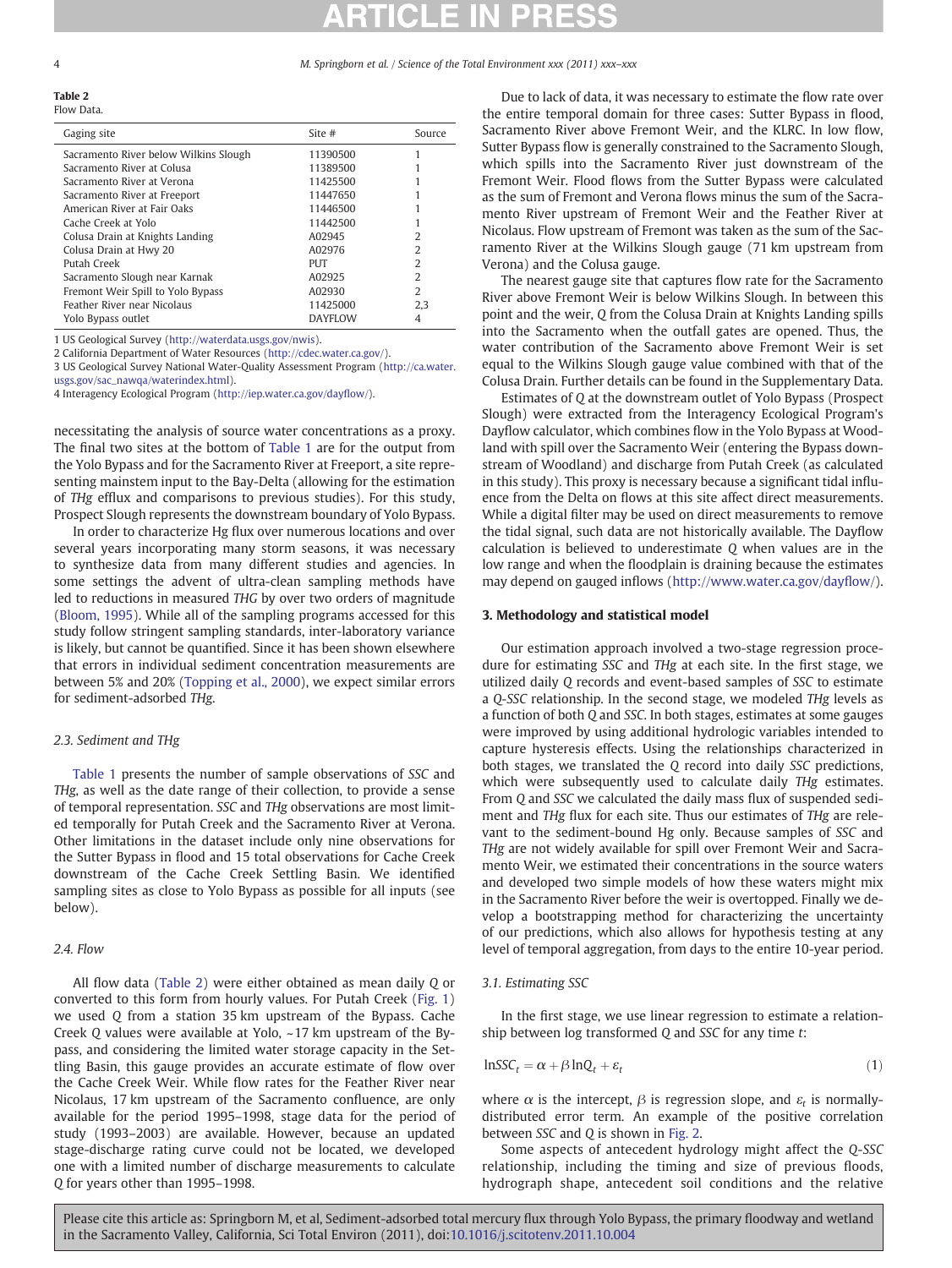M. Springborn et al. / Science of the Total Environment xxx (2011) xxx–xxx

<span id="page-4-0"></span>

Fig. 2. A scatterplot of log-SSC versus log-Q with a linear best-fit line, from samples taken in the Sacramento River at Colusa.

amounts of rainfall and snowmelt runoff. These effects might contribute hysteresis to the relationship if the readily available supply of sediment declines during a period of high runoff ([Heidel, 1956](#page-10-0)). In our first-stage model, we explored a small set of functions of previous values of Q that might capture sediment hysteresis dynamics. The simplest such function was Q from the previous day ( $lagQ_{1dav}$ ). To capture hysteresis at work over a longer time frame, we included the sum of Q over the previous week ( $sumQ<sub>1</sub>$ <sub>week</sub>). To account for the effect of sustained extreme flows, we used the sum of Q over the previous two weeks ( $sumQ_{weeks}$ ). For each site we first assess whether the specification in [1] is appropriate and then attempt to improve on the predictive power of the model by including a hysteresis variable in a multiple regression, which is a simpler, yet more transferable method than previously developed (c.f., [\(Singer and Dunne, 2001\)](#page-10-0)).

Table 3 summarizes the regression specifications used for each of the three direct tributary inputs, six weir-spilled water sources, the Bypass output and the Sacramento River gauge at Freeport. All variables were log-transformed for the regression and only significant ones ( $p<0.1$ ) were used as the criterion for inclusion in the regression equation (Table 3). Flow  $(0)$  is a significant variable in explaining the variation in SSC at each site except for Putah Creek and during lower flows at Cache Creek. At these sites sediment supply is likely to be spatially and temporally variable and discharge is affected by flood control structures, so we use simple averages of SSC for all available data for these two cases.

# Table 3

Regression Models.



Fig. 3. Example of the first estimation stage prediction, estimated daily SSC levels (continuous line) and actual SSC samples (stars) for the Feather River at Nicolaus.

Accounting for exhaustion by inclusion of variables that represent antecedent conditions improves estimates for several sites. Hysteresis variables had a significant impact on SSC for the Sacramento at Colusa and Verona ( $lagQ_{1day}$ ), for the Sutter Bypass in flood (sumQ1wk), and for the Yolo Bypass output (sumQ2weeks). Predicted daily SSC v. observed SSC for the Feather River at Nicolaus is shown in Fig. 3.

# 3.2. Estimating THg

Log transformed THg was regressed against log transformed SSC for time t as

$$
lnTHg_t = \beta_0 + \beta_1 lnSSC_t + \mu_t, \qquad (2)
$$

where  $\beta_0$  is regression intercept,  $\beta_1$  is regression slope, and  $\mu_t$  is a normally distributed error term. For several sites, log-transformed Q was also significant and therefore was included as a second stage variable in the multiple regression. Table 3 summarizes regression models for SSC and THg. The hysteresis variable  $lagQ<sub>1day</sub>$  was also significant for the Sacramento River at Colusa, the Feather River at Nicolaus and the Bypass outflow.

# 3.3. Mixing models

There are three major inputs to the spill over Fremont Weir and two major inputs to the spill over Sacramento Weir ([Table 1](#page-2-0)) that

|                             |                              |         | SSC  |                    |         | THg  |      |         |
|-----------------------------|------------------------------|---------|------|--------------------|---------|------|------|---------|
|                             | Gauging Site                 | Const.  | Q    | site-specific      | Const.  | CSS  | Q    | lagQ    |
| Direct Inputs               | Knights Landing Ridge Cut    | 3.05    | 0.27 | $-0.52$ wet season | $-2.14$ | 0.90 |      |         |
|                             | Cache Creek (low flow)       | 4.94    |      |                    | $-1.10$ | 1.03 |      |         |
|                             | Cache Creek (high flow)      | $-7.70$ | 1.53 |                    | $-1.10$ | 1.03 |      |         |
|                             | Putah Creek                  | 3.37    |      |                    | $-0.07$ | 0.69 |      |         |
| Sources for Fremont Weir    | Sacramento River @ Colusa    | 5.76    | 2.44 | $-1.42$ lagO1day   | $-5.52$ | 0.46 | 1.60 | $-1.03$ |
|                             | Sacramento Slough (low flow) | 4.11    |      | $-0.44$ sumQ1week  | $-0.60$ | 0.73 |      |         |
|                             | Sutter Byapss (high flow)    | 3.58    | 0.57 |                    | 0.91    | 0.25 |      |         |
|                             | Feather River near Nicolaus  | $-1.44$ | 0.50 |                    | $-1.70$ | 0.44 | 1.81 | $-1.57$ |
| Sources for Sacramento Weir | Sacramento River @ Verona    | $-0.68$ | 3.36 | $-2.90$ lagO1day   | $-2.65$ | 1.15 |      |         |
|                             | American River @ Sacramento  | $-3.81$ | 0.66 |                    | $-3.45$ | 0.23 | 0.45 |         |
| Bypass outlet               | Yolo Bypass (outlet)         | 3.50    | 0.22 | $-0.07$ sumQ2weeks | $-0.94$ | 0.94 | 0.27 | $-0.31$ |
|                             | Sacramento River @ Freeport  | $-4.15$ | 1.89 |                    | $-3.05$ | 0.25 | 0.41 |         |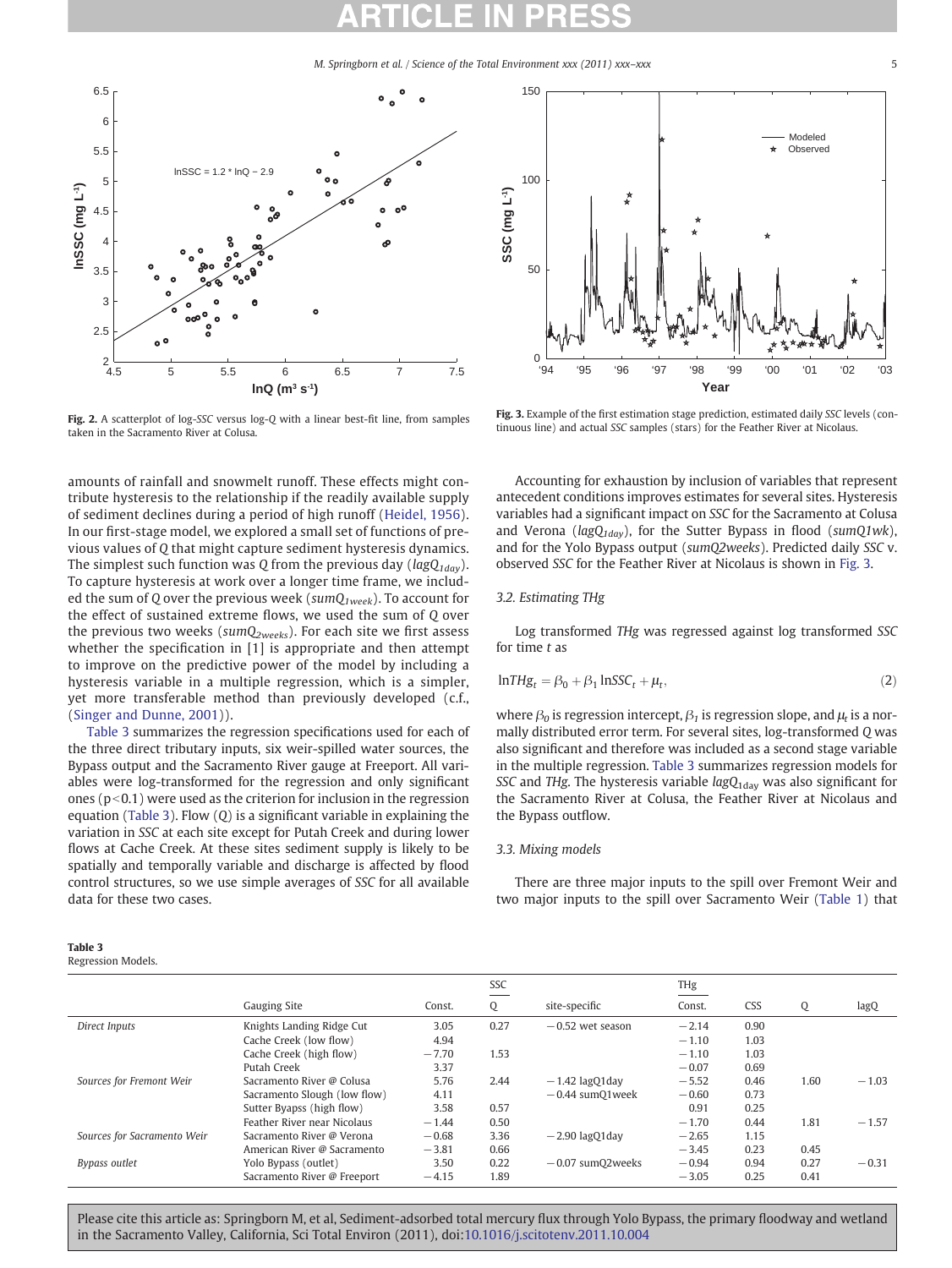<span id="page-5-0"></span>

affect the sources of flow, sediment, and Hg to Yolo Bypass. Since observations of SSC and THg are not available at the weirs, we estimated the concentrations of these constituents in the spill water by mixing estimates from the various sources under two different scenarios: perfect mixing (PM) and hierarchical allocation (HA). In the PM scenario we assume that source waters mix perfectly before overtopping the weir. Therefore, SSC and THg are computed as a simple additive function. Under the HA approach, discharge from the first source to reach the weir each day is completely exhausted before the next source contributes. This continues until the measured discharge over the weir is reached. For the Fremont Weir the order of contribution, based on upstream distances, is (1) Sacramento River, (2) Sacramento Slough/Sutter Bypass, and (3) Feather River. It is therefore possible under HA that the Feather River will not contribute sediment and mercury to Fremont Weir spillage during certain flooding periods. For the Sacramento Weir the order of contribution is (1) Sacramento River and (2) American River. An alternative approach could have been to estimate the degree of lateral mixing of sediment as function of distance upstream of each weir, but since the difference in the two outcomes considered here is not large, we did not add the extra complication.

In Fig. 4, we present an example of the proportion of Q from each source for the Sacramento Weir under the two assumptions. For this particular date range, the figure shows how the contribution of the Feather River (the last to contribute under the HA scenario) to Fremont Weir spillage ranges from ~20% to zero depending on the mixing model used. In Fig. 5, the proportions from Fig. 4 are translated via [1] and [2] into Hg flux over the weir by source.

# 3.4. Estimating confidence intervals

A bootstrap approach is used to calculate confidence intervals for predictions of concentration and flux for both SSC and THg at each site over the decadal time domain. For each site, we began by assuming that residuals from the first stage are normally distributed and directly calculated the variance from them. The validity of this assumption was evaluated by plotting residuals and analyzing their statistics. We then drew an error term from this distribution for each day and added it to the lnSSC prediction in [1]. This process was repeated, creating 500 bootstrapped samples of daily lnSSC predictions. We then performed the inverse transformation (correcting for bias as instructed by [Duan \(1983\)](#page-10-0)), sorted the bootstrapped samples, and selected values within the 90% confidence interval from the resulting empirical distribution (i.e., between the 26th and 475th highest values).



Fig. 4. Relative contributions of THg in flow from three sources over Fremont Weir under PM (top) and HA (bottom) for a flooding period in 1998.



Fig. 5. Relative contributions of Hg flux from three sources over Fremont Weir under PM (top) and HA (bottom) for a flooding period in 1998.

Next, the 500 bootstrapped first-stage predictions of daily lnSSC were used to create 500 second-stage predictions of daily lnTHg according to [2]. We pursued the same 90% confidence interval strategy as described for lnSSC. Fig. 6 shows daily THg predictions and the estimated 90% confidence interval for a selected period on the Sacramento River at Colusa site. To calculate confidence intervals for flux estimates we converted the unsorted bootstrapped samples of concentration values (SSC or THg) into flux estimates using Q and summed them over the desired time period (e.g. one year) before sorting to create the empirical distribution.

# 4. Results

While our central goal is quantifying the supply or mobilization of Hg within the Bypass over the ten-year period, our approach allows for the estimation of the mass flux of water, sediment and mercury from each of the five sources and through the single outlet over any time scale at or greater than one day. For each water year and for the period as a whole we present mass flux estimates of sediment and mercury flux and their 90% confidence intervals. Mass fluxes for the Sacramento River at Freeport are also calculated and combined with Bypass fluxes to characterize total Sacramento River basin contributions to the Bay-Delta, which begins at Rio Vista [\(Fig. 1\)](#page-1-0). The mixing of source waters has a bearing on the results, so we



Fig. 6. Example of the second stage prediction of daily mercury concentration (bold line) and 90% confidence interval, Sacramento River at Colusa, water year 1998.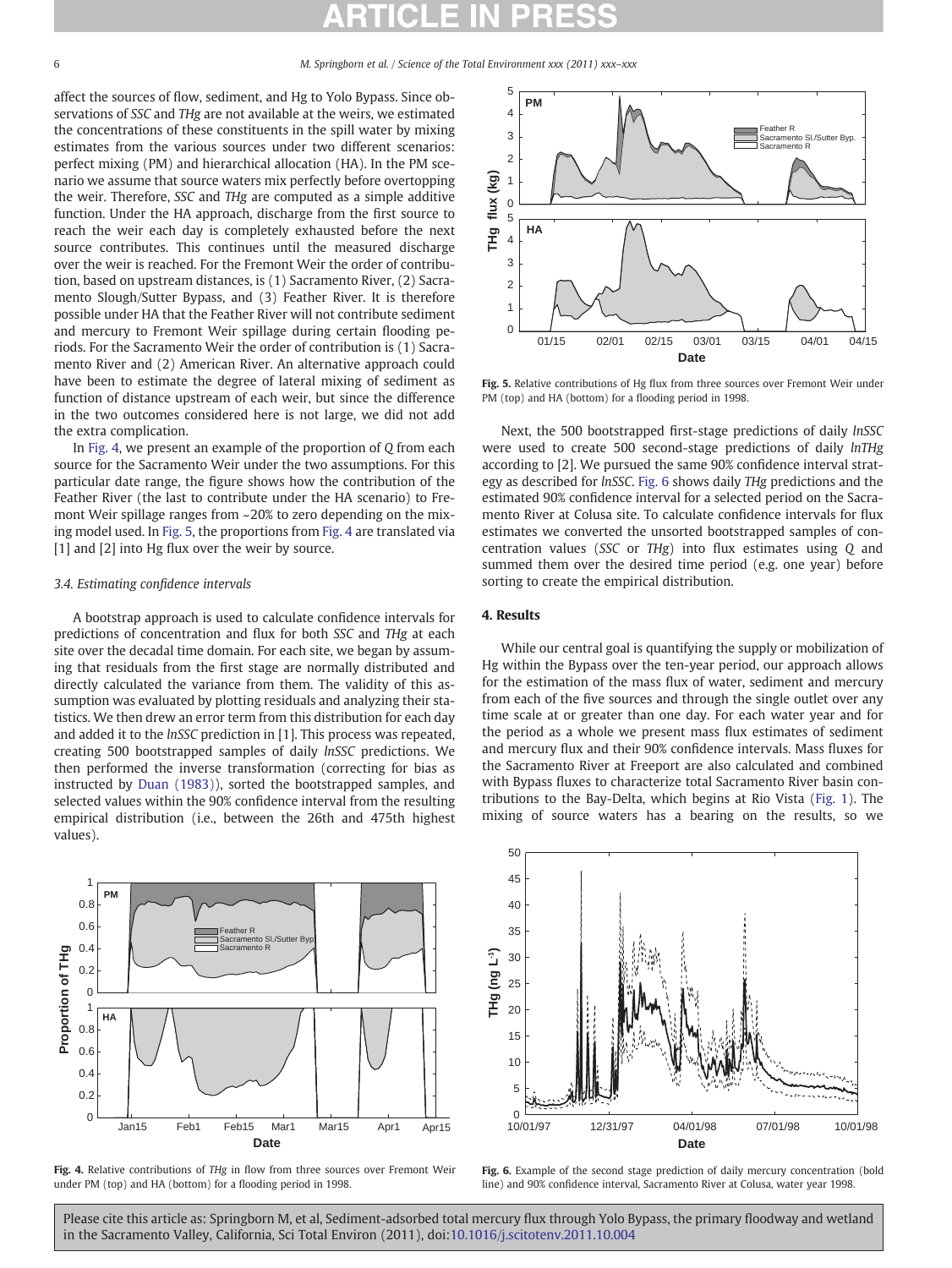summarize the impact of the two scenarios on sediment and Hg loading below.

| Table 5 |                   |
|---------|-------------------|
|         | THg Flux Results. |

# 4.1. Mixing

Estimates of Hg and suspended sediment loading over both weirs under the alternative assumptions of PM and HA appear in Tables 4 and 5. In every year with nonzero loading, suspended sediment fluxes over the weirs are greater under HA than PM, though only significantly so for 50% of years. For both weirs, 10-year suspended sediment totals under HA are approximately 25% greater than under PM, a difference which is significant at the 90% level. This suggests that sources last to contribute in the HA scenario, the Feather and American Rivers, generally contribute less sediment per unit of water than the Sacramento River, which is the first source to contribute in both cases. One caveat on this conclusion is that SSC for Feather River is poorly defined for high flows [\(Singer and Aalto, 2009\)](#page-10-0), so we may underestimate sediment flux from this basin. Indeed this may lead to underestimation of high SSC values (and thus THg) during floods [\(Fig. 3](#page-4-0)). Thus, our estimates of mercury loading to Yolo Bypass are likely to be conservatively low.

Given the significant differences for sediment flux, the results for mercury flux are quite surprising—there is no significant difference in mercury flux under PM and HA for any year or in the 10-year total (see Table 5). This outcome is not driven by more generous confidence intervals for Hg flux. In fact, the percent deviation from the yearly flux estimate of the lower and upper bounds is smaller for mercury than it is for suspended sediment. A potential explanation is that sediment eroded from the Feather River basin contains higher concentrations of Hg, due to its legacy of hydraulic mining (primarily in its tributary basins, Yuba and Bear). This lower-in-sediment, higherin-mercury mixture from the Feather basin becomes diluted by the relatively higher Sacramento River sediment mass under HA.

# 4.2. Sediment and mercury deposition in Yolo Bypass

Total annual inputs, output, and storage estimates for Yolo Bypass under the PM model are presented in [Table 6.](#page-7-0) On average, ~1000 kilotonnes of suspended sediment move through the Bypass in one year. While the net suspended sediment flux (storage) for the 10-year period is negative, suggesting mobilization of sediment from the Bypass, this value is not significantly different from zero. However, under the

### Table 4 SSC flux results.

|            | Fremont Weir |              | Sacramento Weir |                |
|------------|--------------|--------------|-----------------|----------------|
| Water year | PM           | HA           | <b>PM</b>       | НA             |
| 1994       | $\Omega$     | $\bf{0}$     | $\bf{0}$        | $\mathbf{0}$   |
| 1995       | 1198         | 1520         | 45              | 55             |
|            | (1103, 1312) | (1397, 1684) | (40, 49)        | (49,61)        |
| 1996       | 313          | 423          | $\overline{2}$  | 2              |
|            | (280, 350)   | (375, 481)   | (2,2)           | (2,3)          |
| 1997       | 1182         | 1322         | 116             | 152            |
|            | (1018, 1392) | (1167, 1504) | (98, 138)       | (129, 173)     |
| 1998       | 1103         | 1419         | 27              | 32             |
|            | (1019, 1183) | (1312, 1536) | (24, 31)        | (28, 36)       |
| 1999       | 207          | 310          | $\Omega$        | 0              |
|            | (184, 231)   | (267, 360)   |                 |                |
| 2000       | 464          | 602          | $\bf{0}$        | $\overline{0}$ |
|            | (418, 517)   | (531, 681)   |                 |                |
| 2001       | 0            | $\Omega$     | $\bf{0}$        | $\mathbf{0}$   |
| 2002       | 28           | 36           | $\Omega$        | $\Omega$       |
|            | (21, 37)     | (24, 53)     |                 |                |
| 2003       | 33           | 47           | $\bf{0}$        | $\overline{0}$ |
|            | (26, 41)     | (33,66)      |                 |                |
| Total      | 4528         | 5679         | 190             | 241            |
|            | (4300, 4776) | (5432, 5958) | (170, 212)      | (218, 263)     |

|            | Fremont Weir |            | Sacramento Weir |           |
|------------|--------------|------------|-----------------|-----------|
| Water Year | <b>PM</b>    | <b>HA</b>  | <b>PM</b>       | <b>HA</b> |
| 1994       | $\Omega$     | $\Omega$   | $\Omega$        | $\Omega$  |
| 1995       | 195          | 197        | 7               | 8         |
|            | (184,207)    | (186, 210) | (6,7)           | (7,9)     |
| 1996       | 48           | 50         | 0               | 0         |
|            | (45, 51)     | (47, 54)   |                 |           |
| 1997       | 219          | 198        | 20              | 22        |
|            | (198, 245)   | (182, 218) | (17,22)         | (18,25)   |
| 1998       | 166          | 177        | 4               | 4         |
|            | (157, 173)   | (168, 186) | (3,5)           | (4,5)     |
| 1999       | 37           | 34         | 0               | 0         |
|            | (34, 40)     | (32, 36)   |                 |           |
| 2000       | 68           | 74         | $\mathbf{0}$    | 0         |
|            | (64, 73)     | (70, 79)   |                 |           |
| 2001       | $\Omega$     | 0          | 0               | 0         |
| 2002       | 4            | 4          | $\Omega$        | 0         |
|            | (3,4)        | (3,4)      |                 |           |
| 2003       | 4            | 5          | $\Omega$        | 0         |
|            | (4,5)        | (4,5)      |                 |           |
| Total      | 741          | 739        | 31              | 34        |
|            | (713, 770)   | (718, 765) | (26, 33)        | (30, 38)  |

HA model net total flux is significantly positive at  $\sim$ 1000 kilotonnes (90% confidence interval, [148, 2129]). While a rough compromise between the PM and HA assumptions would lead to an estimate of net deposition on the order of 500 kilotonnes, the width of the confidence intervals under both scenarios (over 1800 kilotonnes) suggests that this would not be significantly different from zero at the 90% confidence level. [Singer and Aalto \(2009\)](#page-10-0) modeled fractional (by grain size) concentration profiles based on weighted mixing of sediment from the various sources to compute silt-clay flux over Fremont Weir during the large flood of 1964. They computed a flux of ~5000 kilotonnes over more than a month of weir spillage. There are several possible explanations for the large disparity between the flux computed here for water year 1997 (~1000 kilotonnes), which contained a large flood, and the five times higher value computed in [Singer and Aalto \(2009\)](#page-10-0) for the 1964 flood, which had a peak discharge ~10% larger than the 1997 event. First, the prior study employed regressions between instantaneous flow and instantaneous sediment concentration measurements that include higher peak values than are usually present in historical mean daily values. Second, the prior study developed such relationships using records from the late-1970's at the Feather River at Nicholaus, which were poorly defined for higher flows. As such, the computed a regression slope 42% higher than that estimated herein (c.f., [Table 3](#page-4-0) with [Table 2](#page-3-0) from [Singer and Aalto \(2009\),](#page-10-0) and thus higher absolute values of sediment flux past Nicholaus. That prior study also estimated deposition in Yolo Bypass (~6000 kilotonnes), but that analysis was limited to the area between Fremont Weir and Hwy 5 [\(Fig. 1\)](#page-1-0), so this indicates net event-based deposition during major floods could be much larger than estimated here. It should also be noted that regressions for the Bypass outlet (Yolo Bypass at Woodland) in that prior study were quite poor and therefore limit the certainty of the storage estimate ([Singer and Aalto, 2009](#page-10-0)).

# 4.3. Annual variation

For simplicity of presentation and because Hg flux results were not sensitive to the alternative mixing scenarios, only the PM results will be discussed here. [Table 6](#page-7-0) indicates that ~500 kg of mercury was deposited in the Yolo Bypass during the decade with a small number of high flow years dominating the overall result. Providing a snapshot of relative yearly magnitudes, [Fig. 7](#page-7-0) displays total inputs (a), output (b) and net flux (c) of water, suspended sediment, and mercury.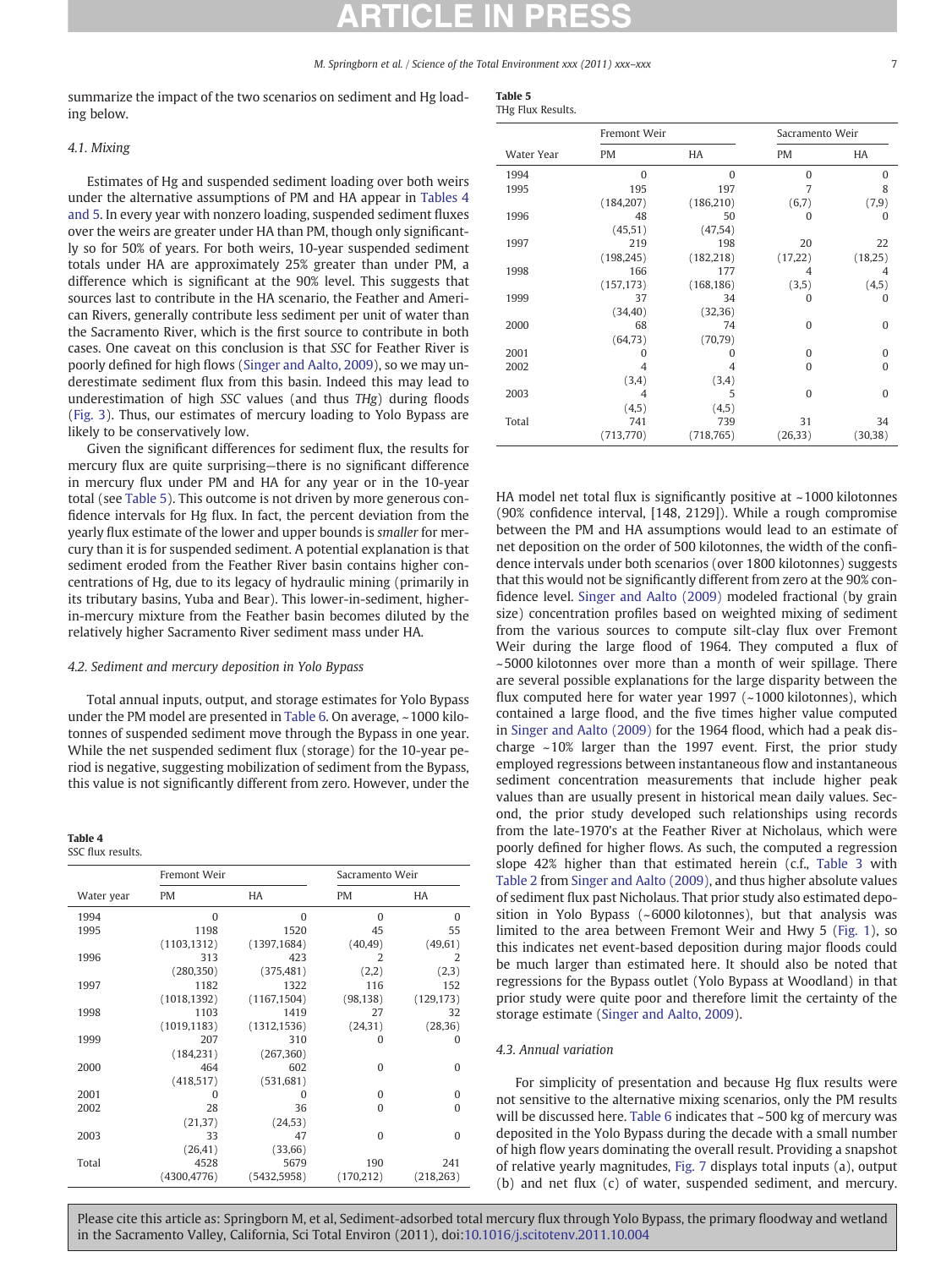<span id="page-7-0"></span>Table 6 SSC and THg flux and storage results.

|            |               | SSC            |                |              | THg            |                |
|------------|---------------|----------------|----------------|--------------|----------------|----------------|
| Water year | Input         | Output         | In-Out         | Input        | Output         | In-Out         |
| 1994       | 19            | $\overline{4}$ | 15             | 3            | $\overline{2}$ |                |
|            | (18,21)       | (3,5)          | (13, 17)       | (3,4)        | (1,2)          | (1,2)          |
| 1995       | 2650          | 2814           | $-164$         | 712          | 551            | 161            |
|            | (2319, 3104)  | (2445, 3239)   | $(-572, 417)$  | (573,907)    | (485, 632)     | (1, 372)       |
| 1996       | 659           | 784            | $-124$         | 152          | 157            | $-5$           |
|            | (607, 734)    | (678, 904)     | $(-246,3)$     | (134, 177)   | (137, 179)     | $(-32,29)$     |
| 1997       | 1974          | 2470           | $-496$         | 486          | 467            | 18             |
|            | (1755, 2259)  | (2066, 2927)   | $(-1037,22)$   | (415, 573)   | (397, 550)     | $(-99, 137)$   |
| 1998       | 2962          | 2109           | 853            | 791          | 404            | 387            |
|            | (2636, 3376)  | (1856, 2358)   | (426, 1336)    | (647, 969)   | (360, 449)     | (242, 570)     |
| 1999       | 367           | 394            | $-28$          | 88           | 83             | $\overline{4}$ |
|            | (339, 396)    | (349, 451)     | $(-90,27)$     | (81,96)      | (74, 95)       | $(-9,17)$      |
| 2000       | 574           | 646            | $-73$          | 92           | 137            | $-45$          |
|            | (523, 627)    | (552, 758)     | $(-189,37)$    | (86,98)      | (116, 167)     | $(-75, 24)$    |
| 2001       | 51            | 79             | $-28$          | 10           | 18             | $-8$           |
|            | (45,58)       | (71, 88)       | $-40,-18$      | (8,12)       | (16,20)        | $(-11,-5)$     |
| 2002       | 139           | 171            | $-32$          | 27           | 38             | $-10$          |
|            | (123,160)     | (144,211)      | $(-75,1)$      | (23, 33)     | 32,46)         | $(-20,-2)$     |
| 2003       | 235           | 319            | $-84$          | 58           | 68             | $-10$          |
|            | (207, 275)    | (286, 358)     | $(136,-29)$    | (47,74)      | (62,76)        | $(-25,8)$      |
| Total      | 9630          | 9790           | $-161$         | 2419         | 1925           | 493            |
|            | (9089, 10358) | (9147, 10448)  | $(-1067, 862)$ | (2197, 2734) | (1810, 2041)   | (224, 821)     |

Eighty-four percent of the net flux of Hg occurred in 1995 and 1998, both years resulting in Yolo Bypass deposition. Including the year 2000, 91% of the mercury flux occurs during three water years. Not surprisingly then, floods play the most significant role in Hg delivery to and transport through Yolo Bypass.

A closer examination of the water balance provides reason to suspect that water outflow from the Bypass may be underestimated for the 1998 water year. Excluding 1998, the average annual difference between total water input and output is  $7.4 \times 10^8$  m<sup>3</sup> with a range of  $-1.2 \times 10^8$  m<sup>3</sup> to  $17 \times 10^8$  m<sup>3</sup>. While some amount of loss may be expected from evaporation and pumping, the annual difference for 1998 is  $4.3 \times 10^9$  m<sup>3</sup>. While most of the discharge inputs to Yolo Bypass were at their maxima in 1998, outflow was only at the third highest value. This suggests that estimated outflow from the Bypass may be too low for 1998 (Fig. 7).

To estimate a possible lower bound for the 1998 outflow from the Bypass, it is useful to consider water year 1995, which had Bypass inflows similar to 1998 ( $\sim$  1.4 v.  $\sim$  1.5  $\times$  10<sup>10</sup> m<sup>3</sup>, respectively). Assuming



Fig. 7. Annual mass flux and storage of mercury, suspended sediment, and water through the Yolo Bypass.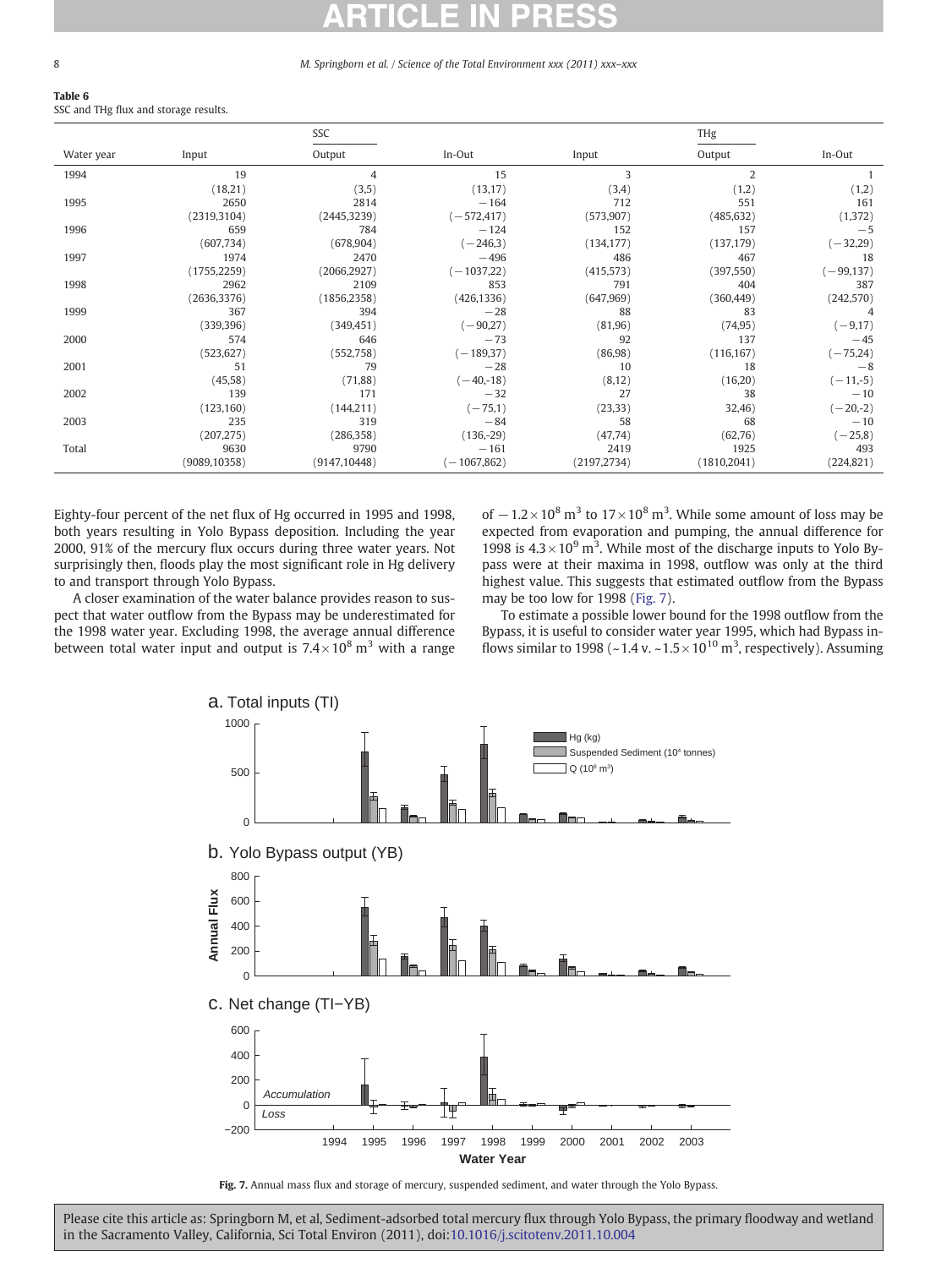

Fig. 8. Annual mercury contribution to Yolo Bypass from major inputs, 1994–2003.

the same outflow value as 1995 ( $\sim$ 1.4 $\times$ 10<sup>10</sup> m<sup>3</sup>), a conservative estimate, would reduce the water storage in 1998 to  $1.9\times10^{9}$  m<sup>3</sup>)–still high, but much closer to that of other years ([Fig. 7](#page-7-0)). This outflow adjustment would reduce net mercury deposition in Yolo Bypass by ~146 kg, or 38% less for 1998 and a 30% reduction in mercury storage for the entire period of study.

While Cache Creek and Fremont Weir trade off the role of largest sediment source from year to year, the Hg load from Cache Creek is greater in all water years except for 2000. Fig. 8 shows yearly mercury contributions by source. Contributing only ~11% of the water influx to the Bypass, Cache Creek contributes 38% of the sediment load and 64% of the mercury load. By contrast, the Fremont Weir is the leading source of water (71%) and sediment (47%) but delivers only 31% of the mercury mass, according to this analysis. The remaining Hg inputs are far smaller. KLRC is the next leading source (3%) while the roles of the two smallest sources, Sacramento Weir and Putah Creek are statistically indistinguishable (1%).

# 4.4. Comparison of mercury loading to Bay-Delta

Fig. 9a displays contributions of water, suspended sediment, and mercury from the Sacramento River at Freeport, 53 km upstream from the Yolo Bypass outlet near Rio Vista ([Fig. 1](#page-1-0)). Fig. 8b is a reproduction of Yolo Bypass output from [Fig. 5b](#page-5-0). Total loading to the Delta and Yolo Bypass shares are presented in Fig. 8c and d, respectively.

Over the 10-year period, the Yolo Bypass supplied 17% of the water, 38% of the suspended sediment and 46% of the Hg contributed



Fig. 9. Annual mass flux of mercury, suspended sediment, and water for the Sacramento River at Freeport versus output from the Yolo Bypass. 90% confidence intervals are included for suspended sediment (SS) and mercury (HG) flux estimates.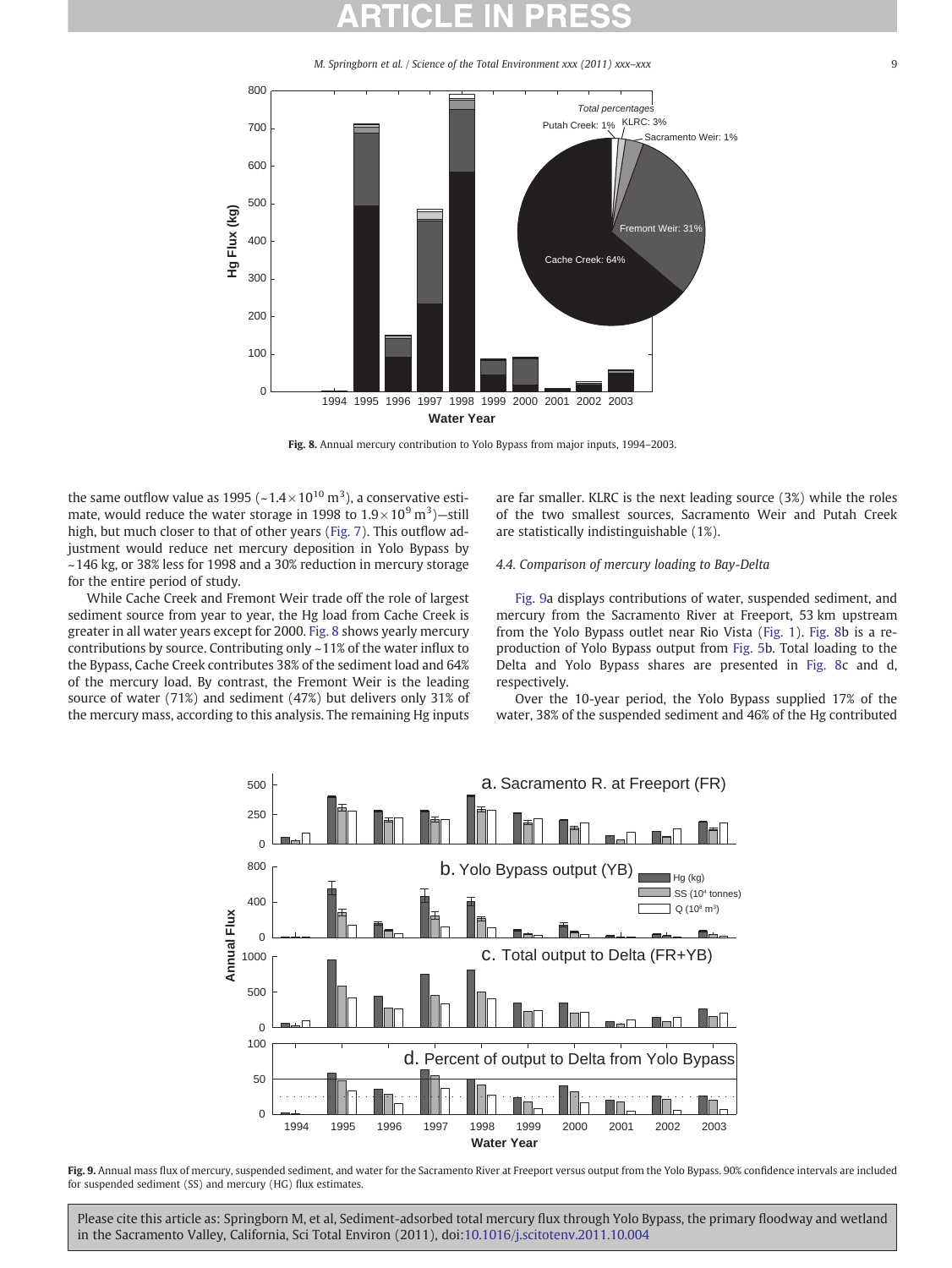<span id="page-9-0"></span>from the Sacramento River basin to the Bay-Delta. The share of watershed Hg delivered to the Bay-Delta from Yolo Bypass shows high interannual variation, ranging from under 3% in 1994 to over 62% in 1997, indicating it plays a large role during major floods.

# 5. Discussion

Mass flux results from previous studies at our sampled locations are presented in [Table 6.](#page-7-0) For five different previous studies, [Table 6](#page-7-0) presents the location and time frame of the existing result and compares each reported value to our own. The final column describes how the time frame and location of the original study differs from our own. Various approaches, as described in the introduction, were used in these calculations. In each case, our estimate is at least 16% larger. This result is inconclusive when the time frames compared are not well-matched ([Domagalski, 2001; Foe and Croyle, 1998;](#page-10-0) [Larry Walker & Associates, 2002](#page-10-0)).

Our larger estimates may also be driven by our use of a nonstationary and nonlinear relationships between Q, SSC and THg, while other approaches, where reported, relied on simpler models and estimates. For example, [Domagalski et al. \(2004\)](#page-10-0) collected sample Hg concentration data in the Cache Creek watershed upstream of Yolo Bypass. Finding a poor linear relationship between Q and THg, they estimated annual loading using a dry season and a wet season average Hg concentration. For Cache Creek above the settling basin they find mercury loadings of approximately 12 kg in 2000 and 4 kg in 2001. These are significantly lower than our estimates of 19 kg and 7 kg for the same years for flux below the settling basin (where some portion of the mercury mass load should be deposited). The difference probably results from the fact that 2000–2001 were low-flow water years for Cache Creek, and accounted for less than 2% of the Hg flux in our 10-year total.

LWA [\(2002\)](#page-10-0) used a single-stage regression framework with a nonlinear relationship between Q and THg. Instead of daily flow data, the median value of Q for the month was employed in the regression estimation. For the Sacramento River at Verona, the only site which was an exact match, our estimate of flux was 17% greater than the LWA estimate, as would be expected from our use of higherfrequency flow data ([Walling and Webb, 1987\)](#page-10-0). While the 35% lower LWA estimate of Hg for Yolo Bypass at Woodland does not include Putah Creek or Sacramento Weir inputs included in this study's estimate at the Bypass outlet, this effect should be minor since, on average, the combined Hg supply of these downstream inputs is ~3 kg per year, according to our study. Comparisons between our estimates and others can be found in the Supplemental Material.

A few other points are worth mentioning. Estimates of Hg flux and storage presented herein are based on surface grab samples of unfiltered water. It is well known for cases where suspended sediment is eroded from a bed surface that its concentration declines exponentially with increasing distance from the bed, so that the surface waters have the lowest concentrations of sediment [\(Rouse, 1937\)](#page-10-0). It is also well appreciated that Hg tends to adsorb to fine sediment particles ([Maurice-Bourgoin et al., 2002](#page-10-0)) at concentrations far higher than is found in water solution. Given these factors, it is likely that our estimates of Hg flux and storage for the Yolo Bypass are underestimates of actual values.

The estimated value of sediment storage in [Table 6](#page-7-0) is not significantly different from zero, suggesting a mass balance of suspended sediment in Yolo Bypass. However, [Singer and Aalto \(2009\)](#page-10-0) documented extensive event-based deposition (several decimeters in depth) along the entrance to Yolo Bypass that is removed every few years by the managing agency to maintain flood conveyance. So it seems initially surprising that sediment flux entering the Bypass is balanced by flux out of the Bypass. But the aforementioned study also pointed out gully-like erosion of sediment deposits within Yolo Bypass ([Singer and Aalto, 2009\)](#page-10-0). It is possible that deposition along

the bypass entrance and other parts of the Bypass is balanced by erosion of former flood-borne deposits. To follow this line of reasoning, net Hg storage results presented here suggest that newly arrived sediment at the Bypass entrances (dominated by Cache Creek and Fremont Weir spillage) is richer in Hg than sediments leaving the Bypass at its downstream end. In other words, there is local enrichment of sediments in Yolo Bypass with mercury. In essence, cleaner or processed Hg-laden sediments are being remobilized to the Bay-Delta and replaced with relatively contaminated ones. Instead, we suggest either that remobilized sediment within and leaving the Yolo Bypass is being mobilized from non-depositional (low Hg) areas or that remobilized sediment has already undergone some processing by sulfate-reducing bacteria, so that the lower Hg content of sediments exported from the Bypass indicate a net loss of Hg into the Yolo Bypass ecosystem. The latter explanation is more likely but further interdisciplinary work would be required to test this hypothesis.

# 6. Conclusions

We estimate a mass balance of Hg for Yolo Bypass that suggests this lowland floodway is an important compartment for the storage and processing of Hg. Since it is inundated for up to several months a year, Hg stored in this zone may be methylated during anoxic conditions generated by long floods or wet seasons when soil drainage is slow. Mass balance estimates presented here and substantial reworking of deposited sediment-adsorbed Hg identified in prior work [\(Singer and Aalto, 2009](#page-10-0)), indicate a source of bioavailable Hg to the Bay-Delta.

# Acknowledgments

We are grateful to many of the individuals at the agencies listed for providing access to their data. We also acknowledge support from the CALFED Bay-Delta Program (Grant 4600002659 to Dunne and Singer) and the National Science Foundation (Grant BCS-0521663 to Singer and Dunne). Part of this research was performed while Singer held a National Research Council Research Associateship Award at USGS Menlo Park.

# Appendix A. Supplementary data

Supplementary data to this article can be found online at doi:10. 1016/j.scitotenv.2011.10.004.

# References

- Alpers CN, Hunerlach MP. Mercury contamination from historic gold mining in California. US Geological Survey, Fact Sheet FS-061-00; 2000.
- Alpers CN, Hunerlach MP, May JT, Hothem RL. Mercury contamination from historic gold mining in California. US Geological Survey, Fact Sheet FS2005-3014; 2005. 6 pp.
- Ashley RP, Rytuba JJ, Rogers R, Kotlyar BB, Lawler D. Preliminary report on mercury geochemistry of placer gold dredge tailings, sediments, bedrock, and waters in the Clear Creek Restoration Area, Shasta County, California. US Geological Survey Open-File Report 02–401; 2002. Available at http://geopubs.wr.usgs.gov/open-file/of02- 401/.
- Bloom NS. On the chemical form of mercury in edible fish and marine invertebrate tissue. Can J Fish Aquat Sci 1992;49:1010–7.

Bloom NS. Consideration in the analysis of water and fish for mercury. National Forum on Mercury in Fish: Proceedings. US EPA 823-R-95-002, Washington, D.C.; 1995.

- Bouse RM, Fuller CC, Luoma S, Hornberger MI, Jaffe BE, Smith RE. Mercury-contaminated hydraulic mining debris in San Francisco Bay. San Franc Estuary Watershed Sci J 2010;8:28.
- Bowie Jr AJ. A Practical Treatise on Hydraulic Mining in California. New York: Van Nostrand; 1905.
- Choe KY, Gill GA, Lehman R. Distribution of particulate, colloidal, and dissolved mercury in San Francisco Bay estuary. 1. Total mercury. Limnol Oceanogr 2003;48: 1535–46.
- Choe KY, Gill GA, Lehman RD, Han S, Heim WA, Coale KH. Sediment-water exchange of total mercury and monomethyl mercury in the San Francisco Bay-Delta. Limnol Oceanogr 2004;49:1512–27.